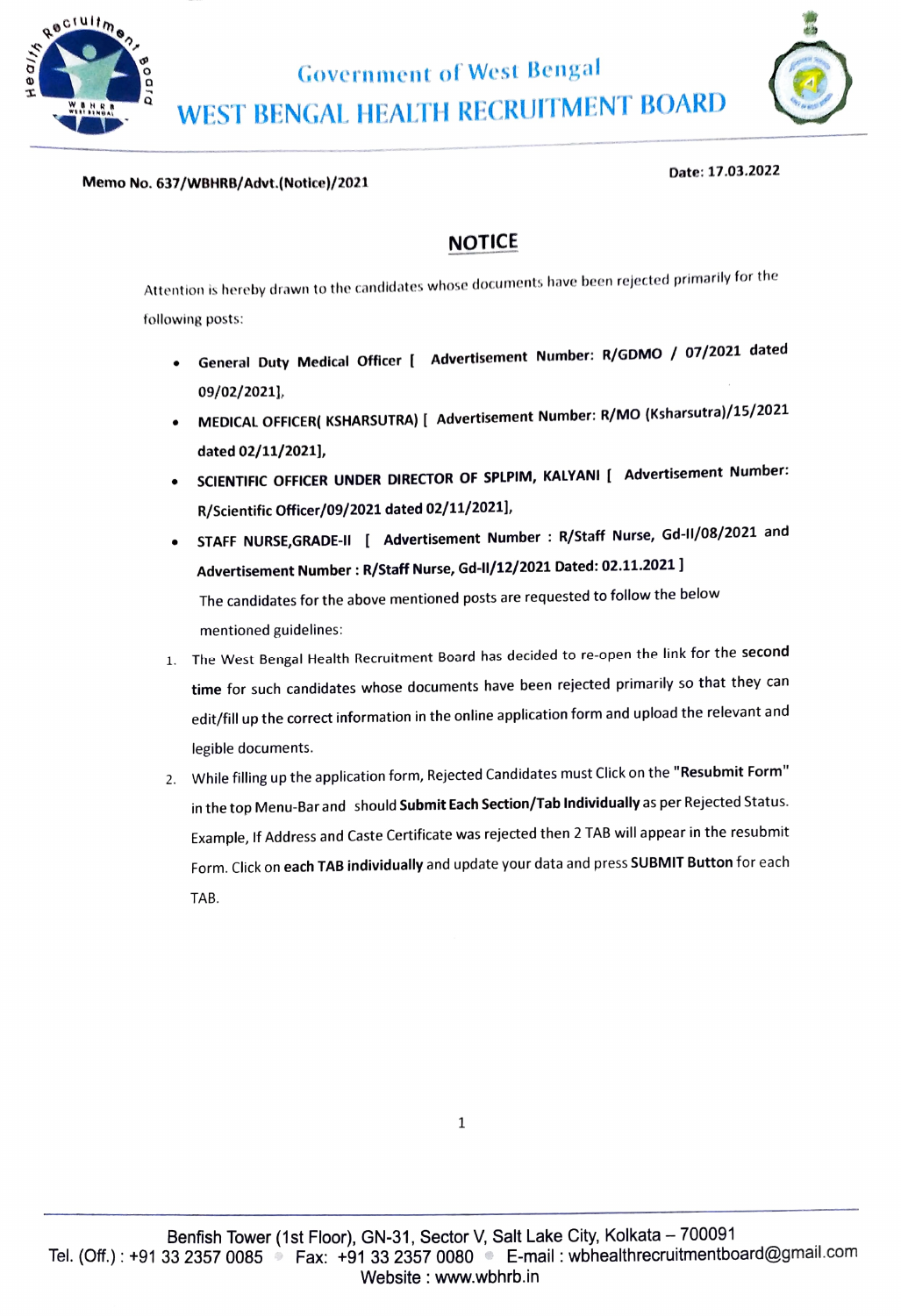

**Government of West Bengal** WEST BENGAL HEALTH RECRUITMENT BOARD



| This I haven't be I from high I Messen                                                                                                                                                                                                                                                                                                                              |
|---------------------------------------------------------------------------------------------------------------------------------------------------------------------------------------------------------------------------------------------------------------------------------------------------------------------------------------------------------------------|
| though Mangasifications for a<br>Way Re California Complete a<br>Player Automotive and the analysis and the financial<br>Applied for the Control of the Control of the Control of the Control of the Control of<br>Full Name of Contract Co.<br>OlacleRne<br>Foundation of the Council<br>Mobile No. 1011 or 2011<br>$\mathcal{C}^{\alpha}(\mathcal{H})^{\alpha-1}$ |
| <b>Processin Adolesce</b><br><b>Contractor</b><br>The Common Mills of<br>and the con-<br>Warrant Commission and Commission and Commission                                                                                                                                                                                                                           |
| All and support<br>and the company of the company of the company<br>President PROD. The Contract of Security Con-<br>The contract<br>the second state<br>Service Bank                                                                                                                                                                                               |
| the company of the company of the<br>The receivers (ET) was provided at Francesco Bulletina's<br>Action is a state<br>Recordiation of the Committee<br>Control Company<br>all was contributed and provided in the state<br>Management State Links 1978                                                                                                              |
| Autobiotech Anti-All Electric Autobiotech                                                                                                                                                                                                                                                                                                                           |

PLEASE SUBMIT EACH SECTION/TAB INDIVIDUALLY

|                                                                                                                                                                                                                                                                                       |                                                                         |                                                                  |                                                                                                                                                                  |             |                                   | Home   Resubmit Form   Status Report   Welcom                         | Logout |  |  |
|---------------------------------------------------------------------------------------------------------------------------------------------------------------------------------------------------------------------------------------------------------------------------------------|-------------------------------------------------------------------------|------------------------------------------------------------------|------------------------------------------------------------------------------------------------------------------------------------------------------------------|-------------|-----------------------------------|-----------------------------------------------------------------------|--------|--|--|
|                                                                                                                                                                                                                                                                                       | Your Registration No<br>Full Name: AZHAR MOLLA<br>Mobile No: 9810260404 | Your Re-Submission Form Details -                                | *** Please Submit Each Section Individually ***<br>Applied For: R/GDMO/07/2021   Recrutment For - General Duty Medical Officer<br>Email: amit dalbatrossoft com- |             |                                   | Discipline: GDMO                                                      |        |  |  |
|                                                                                                                                                                                                                                                                                       | <b>FWD</b>                                                              | Yes @ No<br>Percentage of<br><b>Cisability</b><br>Issued by Date | $\sim$ 100 $\mu$<br>STORY LINE                                                                                                                                   | <b>Patt</b> | Issuing Authority.<br>Duc Upload. | <b>STRUCK CT SERVITALI</b><br>Browse. No for inner<br>PWU (1 currient |        |  |  |
| CANDIDATES SHOULD FILL UP & UPLOAD DOCUMENTS OR INFORMATION<br>INDIVIDUALLY FOR THEIR EACH RESPECTIVE REJECTED SECTION/TAB & INDIVIDUALLY<br>SUBMIT EACH REJECTED SECTION/TAB SEPEARATELY.<br>IF THE CANDIDATES FAIL TO DO THE SAME, HIS/HER CANDIDATURE IS LIABLE TO BE<br>REJECTED. |                                                                         |                                                                  |                                                                                                                                                                  |             |                                   |                                                                       |        |  |  |

 $\overline{2}$